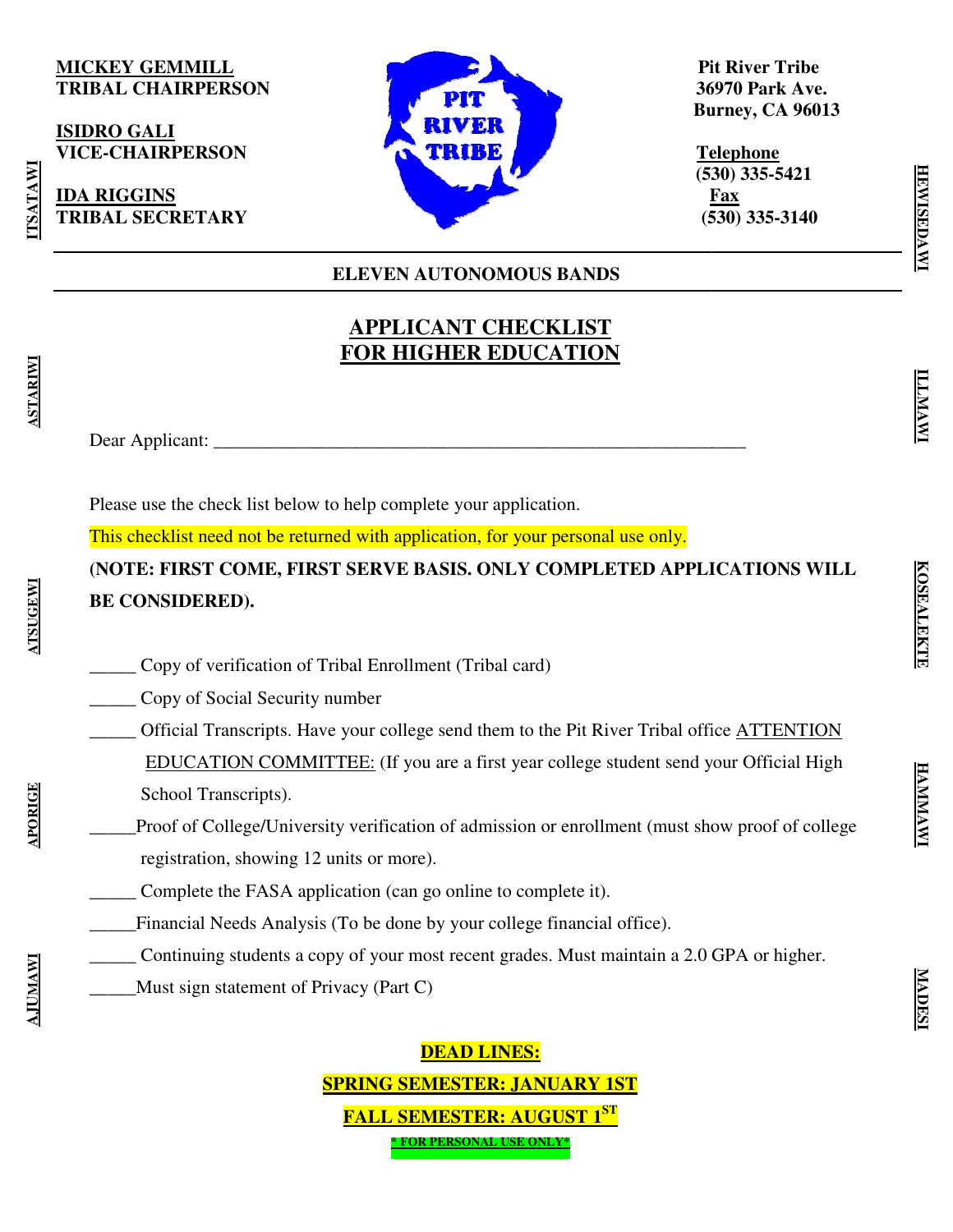### **PIT RIVER HIGHER EDUCATION PROCESS AND GRANT PROCEDURES**

Students should make application for admittance to an accredited college or University while applying for grant assistance. Students are to be directed to the Financial Aid Officer of the college they plan to attend or are attending to have their financial need evaluated. A student should request that an official financial needs analysis be forwarded by the college's Financial Aid Officer to the Pit River Tribes Indian Education Committee. This analysis will include all sources of financial assistance, which are to be applied toward meeting the student's total need. The Indian Education Committee official will review the official analysis and base the amount to be granted on the established need.

**APPLICATION DEADLINES:** Documents needed to complete an application must be postmarked no later than the deadlines established.

**Fall Semester--------August 1st Spring Semester-------January 1st**

### **1). ELIGIBLITY REQUIREMENTS:**

- Must be a Pit River Tribal member, in good standing, which is eligible for special programs and Services provided by the Bureau of Indian Affairs, because of their status as an Indian.
- Must be accepted for admission to a nationally accredited institution of higher education, which provides a course of study conferring the Associate of Arts or Bachelor's Degree.
- Must demonstrate financial need as determined by the financial aid office of the intuitions of higher education.

**2). UNIVERSITIES AND COLLEGES:** The College or University a student elects to attend must be accredited by a nationally recognized accrediting agency or be an institutions whose credits are accepted on transfer by not fewer than three intuitions that are accredited by a nationally recognized accrediting agency. **3). REQUIRED APPLICATION DOCUMENTS:** Students must have completed grant application by the deadline to be considered for the semester/quarter. After all application documents are submitted, an acknowledgement letter will be mailed to the student notifying them if their application was complete or incomplete. Any incomplete applications will not be considered until the next term. A complete application package must include. .

- **Pit River Higher Education Application.**
- **Tribal Enrollment Card showing membership.**
- **Official High School Transcripts/GED or current Official College Transcripts.**
- **Financial Needs Analysis (Student Budget).**
- Grades for returning students.

### **REASONS FOR DENIAL OF GRANT:**

- **Application not submitted by the grant application deadlines.**
- Incomplete application (missing CDIB, transcripts, ect....).
- Student enrolled with another federally recognized tribe.
- Student not attending school, dropped out, or did not register.
- Student in default with school financial aid of Indian Education Committee Higher Education program.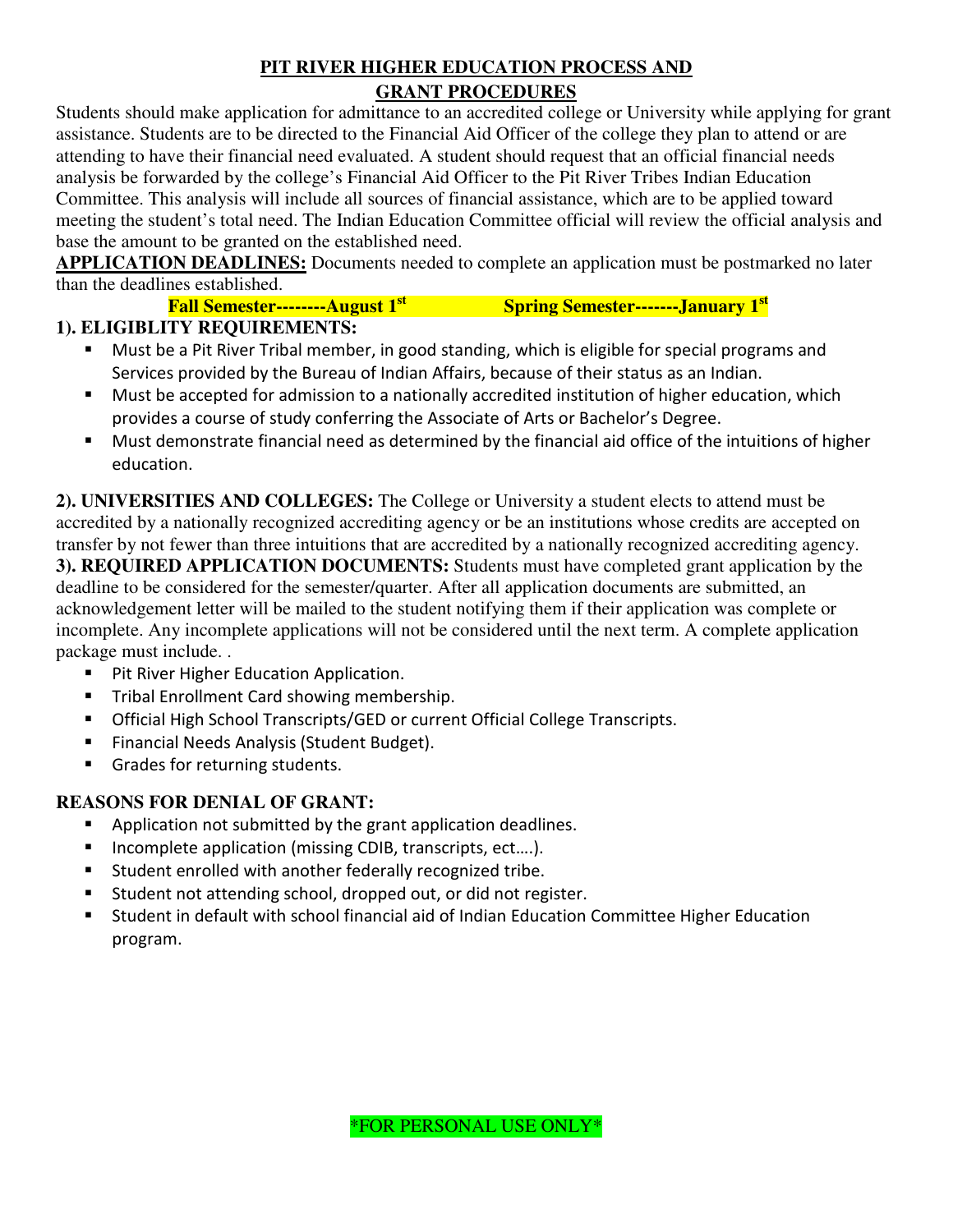**5). AWARD PROCESS:** Awards will be made on a semester or quarter basis. Once an award has been determined, and award letter will be sent to the student and the financial aid office notifying them of the award amount and semester funded.

**6). CONDITIONS FOR CONTINUATION ON GRANT:** Students receiving grants must maintain acceptable academic standing at College or the University: maintain social conduct within the policies and rules of the institution attended, demonstrate satisfactory progress toward degree requirements, submit a written request (application) in advance for the next years or grant period specified by the college. Grade reports of each student are to be reviewed at the end of each semester or quarter. Students earning less than a "C" average grade may be continued on a probationary grant, providing the college recommends their continuance. The recipient shall agree to the following conditions set forth by signing and dating the application form.

- Grantee shall submit a new application each academic year.
- Grantee shall be responsible for keeping the Education Office informed of his/her status once he/she has entered college. A change of address, change of income, intent to transfer to another institution and academic progress shall be made known as soon as possible to the Indian Education Committee. All changes must be made in writing for documentation.
- A new budget (financial Needs analysis) must be submitted every academic year.

**7). ACADEMIC PROBATION PROCEDURES:** Students currently receiving funding will be put on probation if the following occur.

- Student's GPA falls below the minimum 2.0 requirement.
- Student's not enrolled full-time (twelve units) or taking less than the full-time requirement for the institution attending.

FOR FURTHER ASSISTANCE CONTACT: PIT RIVER TRIBE – 36970 PARK AVE. BURNEY, CA. -96013-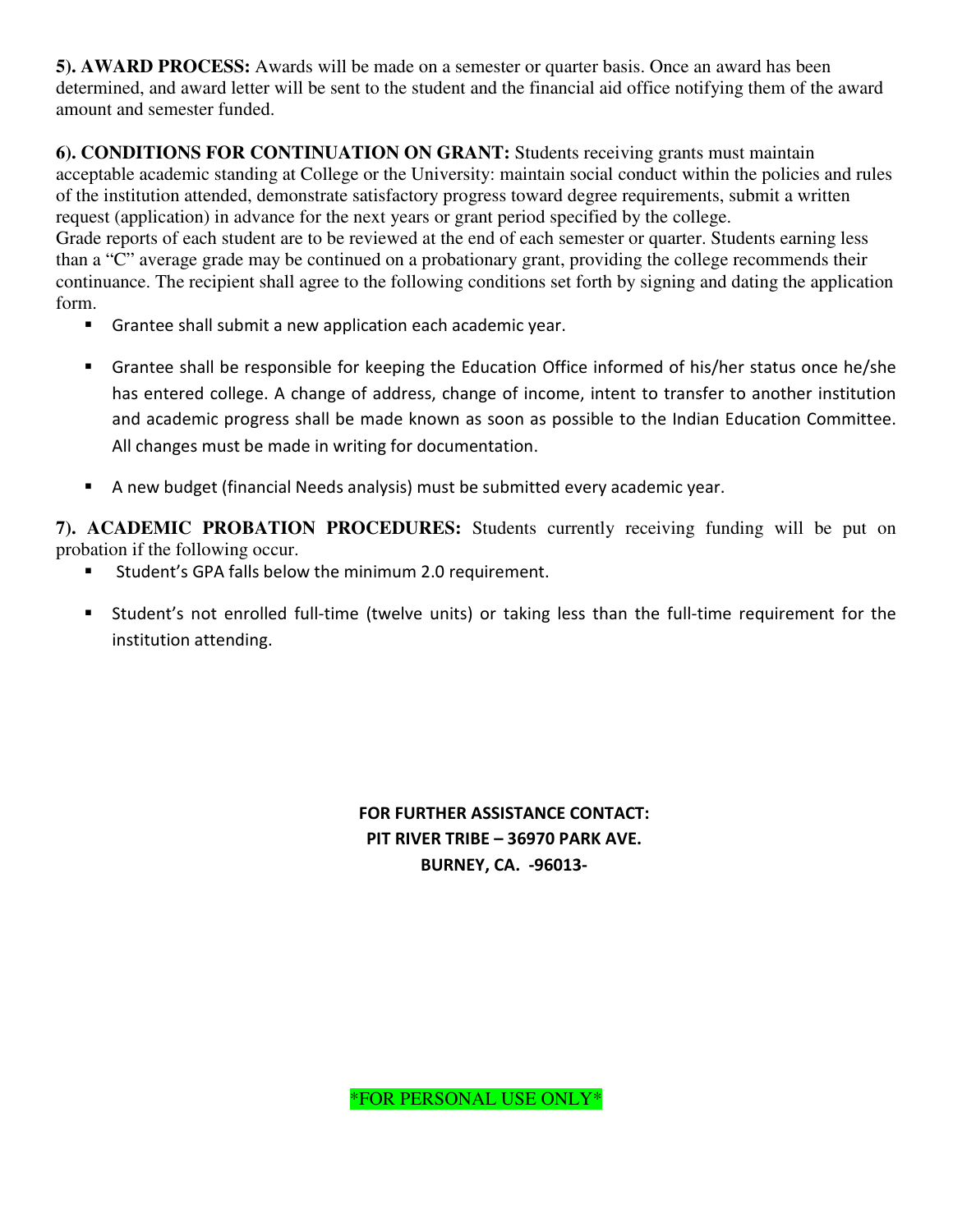

## **PIT RIVER HIGHER EDUCATION RIVER GRANT APPLICATION**

**(Part A)** 

|                                                               |  | <b>OR</b>                                                                                                                                                                                                                                                                                                                                                                                                                                                                                                                                                                                                                                                                                                                                                |  |  |  |  |  |
|---------------------------------------------------------------|--|----------------------------------------------------------------------------------------------------------------------------------------------------------------------------------------------------------------------------------------------------------------------------------------------------------------------------------------------------------------------------------------------------------------------------------------------------------------------------------------------------------------------------------------------------------------------------------------------------------------------------------------------------------------------------------------------------------------------------------------------------------|--|--|--|--|--|
|                                                               |  | Fall Only: ________ Winter only: _______ Spring only: ______ Summer only: _____                                                                                                                                                                                                                                                                                                                                                                                                                                                                                                                                                                                                                                                                          |  |  |  |  |  |
| or the impossibility of processing this application.          |  | Please Note: All information requested is voluntary, however failure to complete all application parts may result in delays                                                                                                                                                                                                                                                                                                                                                                                                                                                                                                                                                                                                                              |  |  |  |  |  |
|                                                               |  |                                                                                                                                                                                                                                                                                                                                                                                                                                                                                                                                                                                                                                                                                                                                                          |  |  |  |  |  |
|                                                               |  |                                                                                                                                                                                                                                                                                                                                                                                                                                                                                                                                                                                                                                                                                                                                                          |  |  |  |  |  |
|                                                               |  |                                                                                                                                                                                                                                                                                                                                                                                                                                                                                                                                                                                                                                                                                                                                                          |  |  |  |  |  |
|                                                               |  |                                                                                                                                                                                                                                                                                                                                                                                                                                                                                                                                                                                                                                                                                                                                                          |  |  |  |  |  |
|                                                               |  | Marital Status: Single: _____Married: _____Separated: _____Divorced: _____Widowed: _____                                                                                                                                                                                                                                                                                                                                                                                                                                                                                                                                                                                                                                                                 |  |  |  |  |  |
|                                                               |  | Number of Children: Gender: Male: Female: Enrollment # 536U                                                                                                                                                                                                                                                                                                                                                                                                                                                                                                                                                                                                                                                                                              |  |  |  |  |  |
| FOR CENSUS PROPOSES ONLY:                                     |  |                                                                                                                                                                                                                                                                                                                                                                                                                                                                                                                                                                                                                                                                                                                                                          |  |  |  |  |  |
|                                                               |  |                                                                                                                                                                                                                                                                                                                                                                                                                                                                                                                                                                                                                                                                                                                                                          |  |  |  |  |  |
|                                                               |  | Name & Address of High School Attended: Date of Graduation/GED:                                                                                                                                                                                                                                                                                                                                                                                                                                                                                                                                                                                                                                                                                          |  |  |  |  |  |
| Name & Address of College Selected:                           |  |                                                                                                                                                                                                                                                                                                                                                                                                                                                                                                                                                                                                                                                                                                                                                          |  |  |  |  |  |
| office at the above address at the end of each academic term. |  | Where you awarded a Higher Education Scholarship before? Y/N If yes, When?<br>Number of Semesters/Quarters Earned: _______Credit Hours Earned: _______<br>Years in College: ______1234 Graduate Full Time Student: ____Part Time Student: ______<br>Expected Degree: AA______BA______BS_____MA_____Other______<br>I hereby certify the above information on this form is true and correct to the best of my knowledge and consent to the release of this<br>information to the necessary agencies to complete the financial aid package. I request that my money grant awarded to me be mailed to me<br>in care of the financial Aid Office of the Institution I am attending. I will provide a copy of my grades or transcripts to the Pit River Tribal |  |  |  |  |  |
|                                                               |  |                                                                                                                                                                                                                                                                                                                                                                                                                                                                                                                                                                                                                                                                                                                                                          |  |  |  |  |  |
|                                                               |  |                                                                                                                                                                                                                                                                                                                                                                                                                                                                                                                                                                                                                                                                                                                                                          |  |  |  |  |  |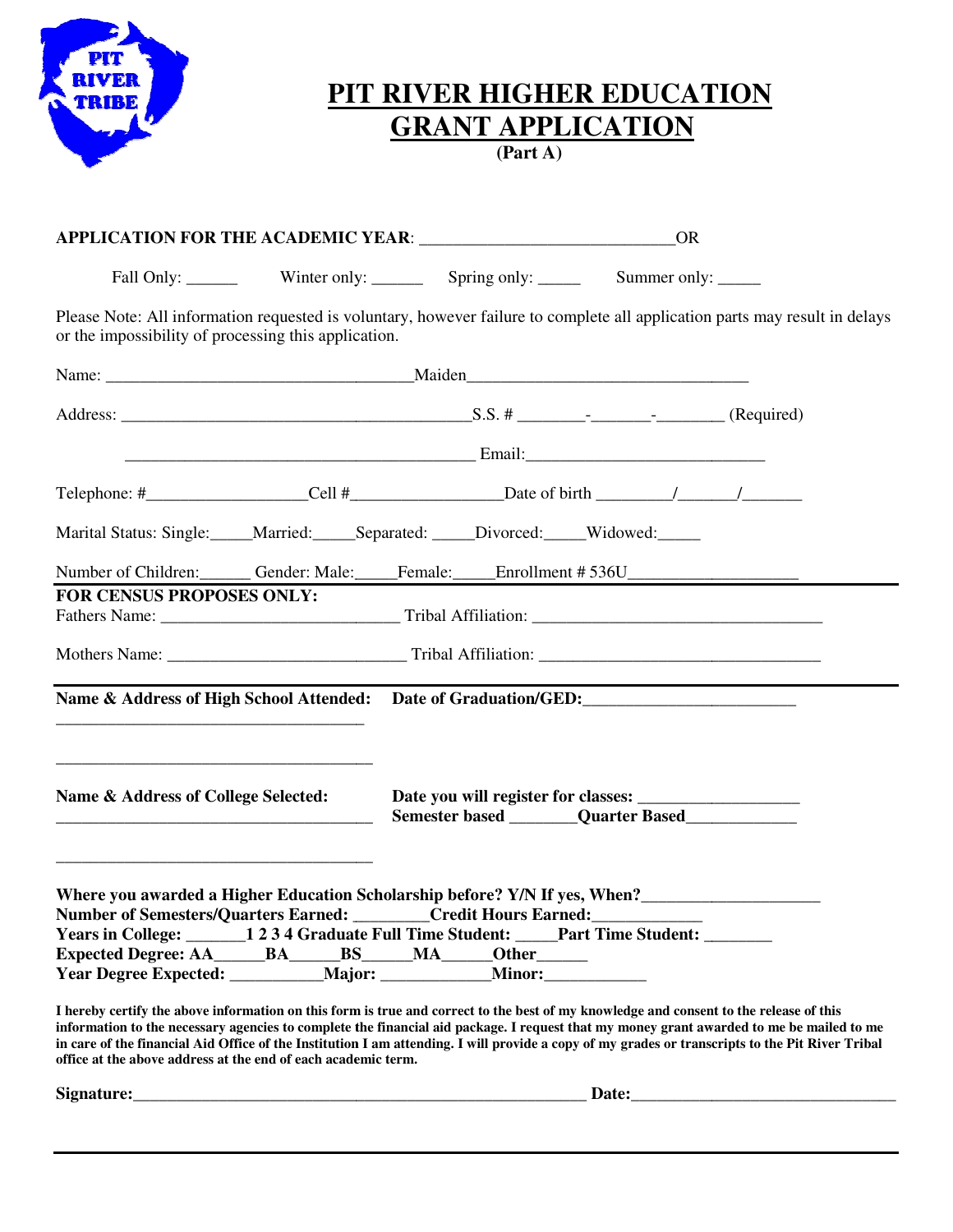### **MICKEY GEMMILL TRIBAL CHAIRPERSON**

**ISIDRO GALI VICE-CHAIRPERSON** 

**IDA RIGGINS TRIBAL SECRETARY** 



**ELEVAN AUTONOMOUS BANDS**

 **Pit River Tribe** Pit River Tribe<br>36970 Park Ave.  **Burney, CA 96013**

 **Telephone (530) 335 (530) 335-5421 Fax Fax**<br> $(530)$  335-3140

# **AUTHORIZATION FOR RELEASE AUTHORIZATION RELEASE OF FINANCIAL INFORMATION**

**ATSUGEWI** 

TSATAWI

**ASTARIWI** 

(Print Name)

 $I, \_\_$  hereby authorize,  $\_\_$ 

Financial Aid Department to release my financial information to the \_\_\_\_\_\_\_\_\_\_\_\_\_\_\_\_\_\_\_\_\_\_\_\_\_\_\_\_\_\_\_\_\_\_\_\_\_\_ Department to to the Pit River Tribe's Education Committee Committee.

\_\_\_\_\_\_\_\_\_\_\_\_\_\_\_\_\_\_\_\_\_\_\_\_\_\_\_\_\_\_\_\_\_\_\_\_\_\_\_ \_\_\_\_\_\_\_\_\_\_\_\_\_\_\_\_\_\_\_\_\_\_\_\_\_\_\_

**AJUMAWI APORIGE ATSUGEWI ASTARIWI ITSATAWI APORIGE** 

**AJUMAW** 

(Applicant's signature)

\_\_\_\_\_\_\_\_\_\_\_\_\_\_\_\_\_\_\_\_\_\_\_\_\_\_\_\_\_\_\_\_\_\_\_\_\_\_\_

(Date) \_\_\_\_\_\_\_\_\_\_\_\_\_\_\_\_\_\_\_\_\_\_\_\_\_\_\_\_\_\_ **HEWISEDAWI**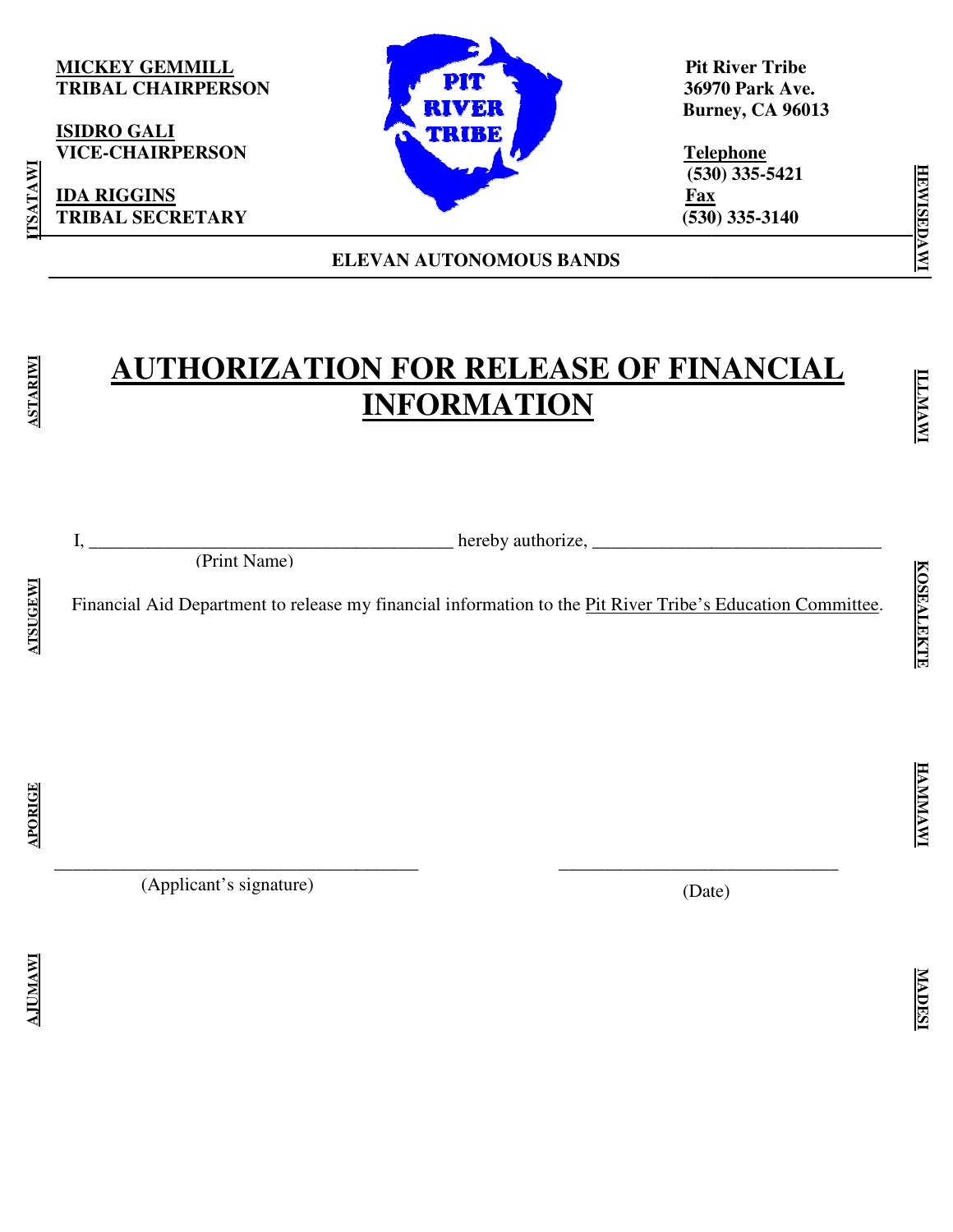

 Phone: 530-335-5421  Fax: 530-335-3140 Education

### TO BE COMPLETED BY THE FINANCIAL AID OFFICER (PART B)

| <b>RIVER</b><br><b>TRIBE</b>                                                                                                                                                                                                  | Phone: 530-335-5421<br>Fax: 530-335-3140 |                                                                            |                                                                                                                                                                                                                                                                                                                                                                              |                          | 36970 Park Ave.<br>Burney, CA 9601                                                                                               |
|-------------------------------------------------------------------------------------------------------------------------------------------------------------------------------------------------------------------------------|------------------------------------------|----------------------------------------------------------------------------|------------------------------------------------------------------------------------------------------------------------------------------------------------------------------------------------------------------------------------------------------------------------------------------------------------------------------------------------------------------------------|--------------------------|----------------------------------------------------------------------------------------------------------------------------------|
|                                                                                                                                                                                                                               |                                          | TO BE COMPLETED BY THE FINANCIAL AID OFFICER                               | (PART B)                                                                                                                                                                                                                                                                                                                                                                     |                          |                                                                                                                                  |
|                                                                                                                                                                                                                               |                                          | and forward this form to the above address. Thank you for your assistance. |                                                                                                                                                                                                                                                                                                                                                                              |                          | Verified financial needs analysis is required though your office before action can be taken on this application. Please complete |
|                                                                                                                                                                                                                               | Students Name: <u>Container (Print)</u>  | Social Security Number:<br>$\frac{1}{(Required)}$                          |                                                                                                                                                                                                                                                                                                                                                                              |                          |                                                                                                                                  |
|                                                                                                                                                                                                                               |                                          |                                                                            |                                                                                                                                                                                                                                                                                                                                                                              |                          |                                                                                                                                  |
|                                                                                                                                                                                                                               |                                          | <b>ASSESED STUDENT NEED:</b>                                               |                                                                                                                                                                                                                                                                                                                                                                              |                          |                                                                                                                                  |
| College Budget                                                                                                                                                                                                                |                                          | Resources                                                                  |                                                                                                                                                                                                                                                                                                                                                                              | Campus Based & Other Aid |                                                                                                                                  |
| Tuition                                                                                                                                                                                                                       | $\frac{\S_{\perp}}{\S_{\perp}}$          | Parent<br>Contribution                                                     | $\frac{\S_{\frac{1}{2}}}{\S_{\frac{1}{2}}}{\S_{\frac{1}{2}}}{\S_{\frac{1}{2}}}{\S_{\frac{1}{2}}}{\S_{\frac{1}{2}}}{\S_{\frac{1}{2}}}{\S_{\frac{1}{2}}}{\S_{\frac{1}{2}}}{\S_{\frac{1}{2}}}{\S_{\frac{1}{2}}}{\S_{\frac{1}{2}}}{\S_{\frac{1}{2}}}{\S_{\frac{1}{2}}}{\S_{\frac{1}{2}}}{\S_{\frac{1}{2}}}{\S_{\frac{1}{2}}}{\S_{\frac{1}{2}}}{\S_{\frac{1}{2}}}{\S_{\frac{1}{2$ | <b>SEOG</b>              | $\sim$                                                                                                                           |
| Fees                                                                                                                                                                                                                          |                                          | Student<br>Contribution                                                    | $\frac{\S_{\frac{1}{2}}}{\S_{\frac{1}{2}}}{\S_{\frac{1}{2}}}{\S_{\frac{1}{2}}}{\S_{\frac{1}{2}}}{\S_{\frac{1}{2}}}{\S_{\frac{1}{2}}}{\S_{\frac{1}{2}}}{\S_{\frac{1}{2}}}{\S_{\frac{1}{2}}}{\S_{\frac{1}{2}}}{\S_{\frac{1}{2}}}{\S_{\frac{1}{2}}}{\S_{\frac{1}{2}}}{\S_{\frac{1}{2}}}{\S_{\frac{1}{2}}}{\S_{\frac{1}{2}}}{\S_{\frac{1}{2}}}{\S_{\frac{1}{2}}}{\S_{\frac{1}{2$ | <b>PELL</b>              | $\sim$                                                                                                                           |
| Books/Sup                                                                                                                                                                                                                     |                                          | Veteran's<br><b>Benefits</b>                                               | $\mathbb{S}$                                                                                                                                                                                                                                                                                                                                                                 | <b>PERKINS</b>           | $\sim$                                                                                                                           |
| Room                                                                                                                                                                                                                          |                                          | AFDC/Welfare                                                               | $\mathcal{S}$                                                                                                                                                                                                                                                                                                                                                                | <b>CWS</b>               | $\sim$                                                                                                                           |
| Board                                                                                                                                                                                                                         |                                          | Social Security                                                            | $\frac{\text{S}}{\text{S}}$                                                                                                                                                                                                                                                                                                                                                  | <b>SUG</b>               | $\sim$                                                                                                                           |
| Transportation                                                                                                                                                                                                                | $\frac{1}{2}$                            | <b>State Funding</b>                                                       | $\mathcal{S}$                                                                                                                                                                                                                                                                                                                                                                | EOP                      | s                                                                                                                                |
| Personal                                                                                                                                                                                                                      |                                          | Voc. Rehab                                                                 | $\sim$                                                                                                                                                                                                                                                                                                                                                                       | <b>SSL</b>               | $\sim$                                                                                                                           |
| Child Care                                                                                                                                                                                                                    |                                          | Other                                                                      | $\mathbb{S}$                                                                                                                                                                                                                                                                                                                                                                 | CAL A/B                  |                                                                                                                                  |
| Other                                                                                                                                                                                                                         | $\frac{\text{S}}{\text{S}}$              | Other                                                                      | $\frac{\text{S}}{\text{S}}$                                                                                                                                                                                                                                                                                                                                                  |                          |                                                                                                                                  |
| <b>TOTAL</b>                                                                                                                                                                                                                  | $\mathbb{S}$                             | <b>TOTAL</b>                                                               | $\frac{\text{S}}{\text{S}}$                                                                                                                                                                                                                                                                                                                                                  | <b>TOTAL</b>             | s                                                                                                                                |
|                                                                                                                                                                                                                               | We recommend a student award of: \$      |                                                                            |                                                                                                                                                                                                                                                                                                                                                                              |                          |                                                                                                                                  |
|                                                                                                                                                                                                                               |                                          |                                                                            |                                                                                                                                                                                                                                                                                                                                                                              |                          |                                                                                                                                  |
|                                                                                                                                                                                                                               |                                          |                                                                            |                                                                                                                                                                                                                                                                                                                                                                              |                          |                                                                                                                                  |
|                                                                                                                                                                                                                               |                                          |                                                                            |                                                                                                                                                                                                                                                                                                                                                                              |                          |                                                                                                                                  |
| Our School is on: Semester: Quarter Quarter Trimester Content Content Content Content Content Content Content Content Content Content Content Content Content Content Content Content Content Content Content Content Content |                                          |                                                                            |                                                                                                                                                                                                                                                                                                                                                                              |                          |                                                                                                                                  |
|                                                                                                                                                                                                                               |                                          |                                                                            |                                                                                                                                                                                                                                                                                                                                                                              |                          |                                                                                                                                  |
|                                                                                                                                                                                                                               |                                          |                                                                            |                                                                                                                                                                                                                                                                                                                                                                              | Date:                    |                                                                                                                                  |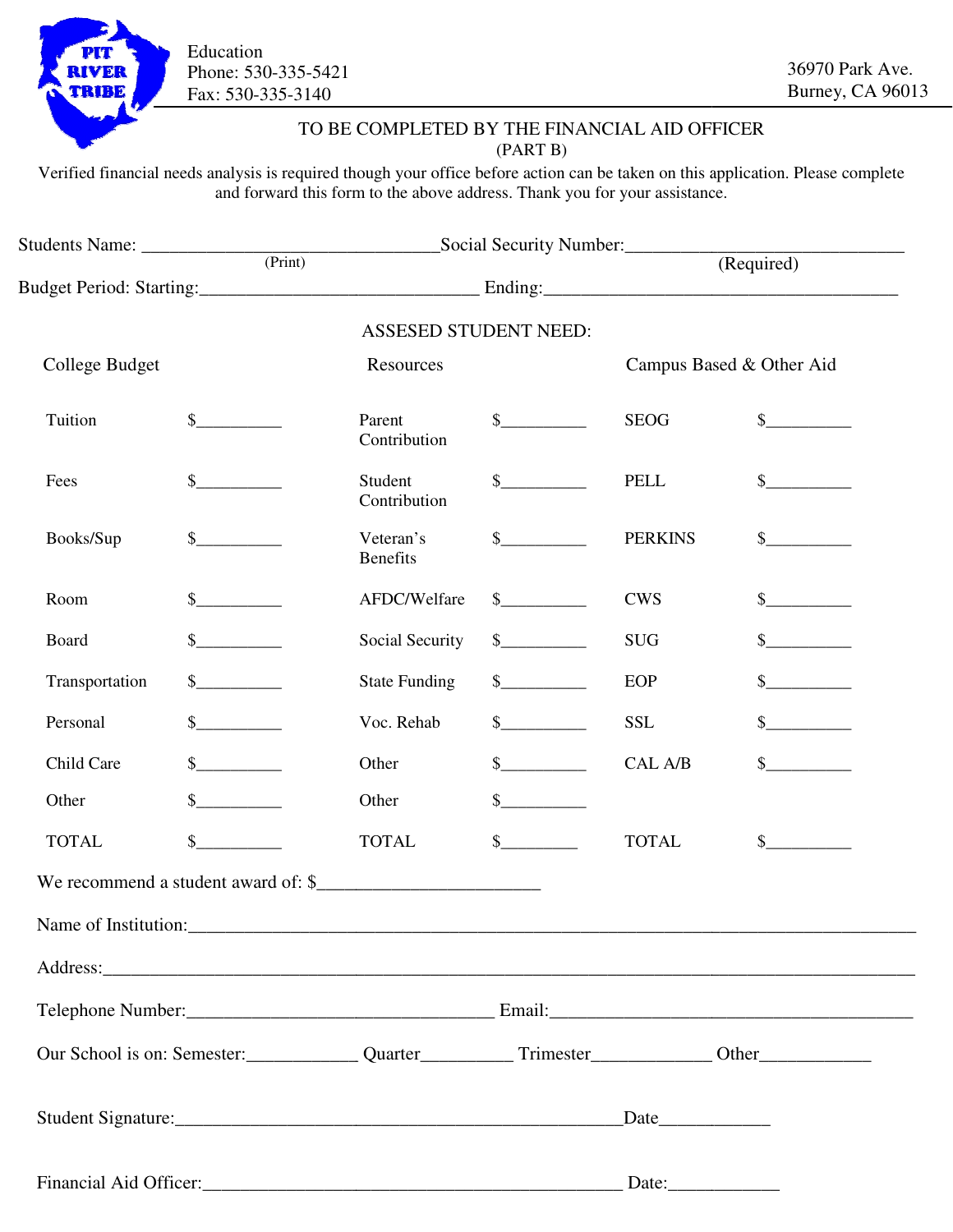

## **STATEMENT OF PRIVACY (Part C)**

The Privacy Act of 1974 required each Federal Agency that maintains a system of information on individuals as to:

- A. The authority (whether granted by statute, or by executive order of the president) which authorizes the solicitation of<br>the information and whether disclosure of such information is mandatory or voluntary: the information and whether disclosure of such information is mandatory or voluntary:
- B. The principal purposes for which the information is intended to be used;
- C. The routine used which may be made for the information, as published pursuant to paragraph (4)(D) of this subsection, and; principal purposes for which the information is intended to be used;<br>routine used which may be made for the information, as published pursuant to paragraph (4)(D)<br>ection, and;<br>effects on him/her, if any, of not providing a
- D. The effects on him/her, if any, of not providing all or part of the requested information

The Bureau of Indian Affairs Higher Education Assistance Program operates under the general authority of 24 USC The Bureau of Indian Affairs Higher Education Assistance Program operates under the general authority of 24 USC<br>Chapter 13, 42 Stat. 208 P.L. 67-85 with specific legislation contained in 23 USC Sub-Chapter E. 32. Administr of Education Loans, Grants and Other Assistance for Higher Education. In accordance with the accountability Chapter 13, 42 Stat. 208 P.L. 67-85 with specific legislation contained in 23 USC Sub-Chapter E. 32. Admin of Education Loans, Grants and Other Assistance for Higher Education. In accordance with the accountability require recipients and to declare eligibility certain information is required of the applicants. This form solicits the required information. Use of personal data will be available to authorized sources upon request. Phone: 530-335-5421<br> **Exac: 530-335-5421**<br> **Exac: 530-335-5421**<br> **Exac: 530-335-5421**<br> **Exac: Faction 1011**<br> **Exactle Transformation** and Hederal Agency that maintains a system of information on individuals as to:<br>
a entir

The applicant should understand that the intent of collecting and maintaining this data on individual if for determining eligibility of the applicant and to provide the requested information will preclude the applicant from eligibility in obtaining higher education assistance under this program.

I have read the statement on privacy listed with the application form. I hereby provide the required information and authorize the use of such information to the extent of the uses specified in the statement.

Date:

Signature of Applicant:\_\_\_\_\_\_\_\_\_\_\_\_\_\_\_\_\_\_\_\_\_\_\_\_\_\_\_\_\_\_\_\_\_\_\_\_\_\_\_\_\_\_\_\_\_\_\_\_\_\_\_\_\_\_\_\_\_\_\_\_\_\_\_\_

Witness: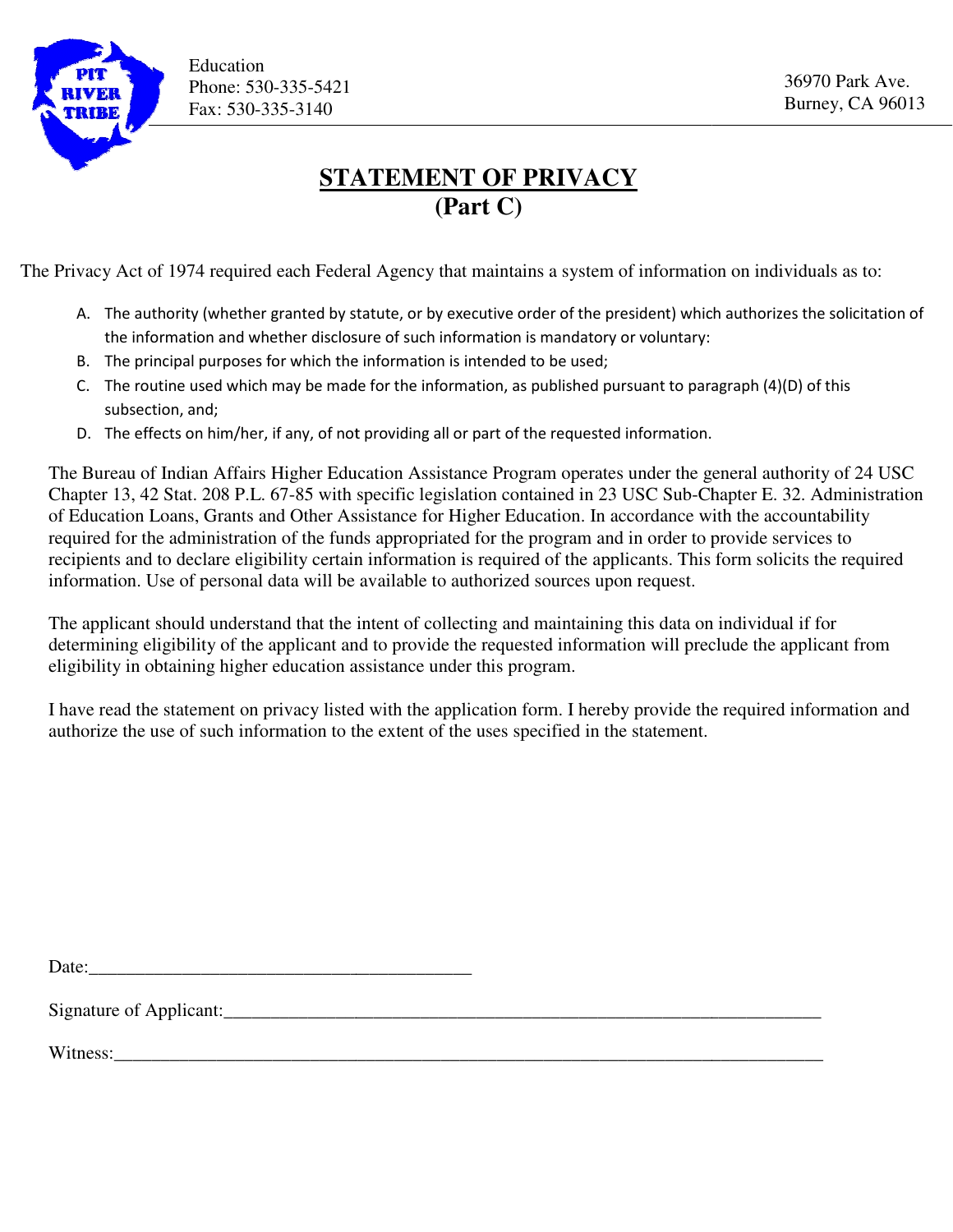

Education Phone: 530-335-5421 Fax: 530-335-3140

### **ADMISSION AND TESTING FEE SPONSORSHIP**

### **POLICIES**

### **APPLICANT TO KEEP THIS PAGE FOR PREFERENCE**

### **GENERAL INFORMATION**

The admission and Testing Fee Sponsorship program is available to Pit River Tribal members who are applying for admission to colleges or universities or are in need of testing fee assistance for college lever entrance testing to get into a college or college program. The Admission and Testing Fee Sponsorship program will pay up to \$200.00 towards ge The admission and Testing Fee Sponsorship program is available to Pit River Tribal members who are applying for<br>admission to colleges or universities or are in need of testing fee assistance for college lever entrance test payment(s) must be made directly to the vendor. payment(s)

### **ELIGIBILITY REQUIREMENTS**

- 1. Applicant must be an enrolled member of the Pit River Tribe.
- 2. Applicant must be applying for admission to a college or university or be in need of testing fee assistance for Applicant must be an enrolled member of the Pit River Tribe.<br>Applicant must be applying for admission to a college or university or be in need of testing fee assistance for<br>college lever testing. ie; SAT, ACT, CPT, COMPASS
- 3. Applicant must be in good standing with all PRT's education programs and policies.

### **FUNDING REQUEST**

The Education Division must receive the following information in order to process a funding request:

- 1. Completed and signed Admission and Testing Fee Sponsorship Application (incomplete applications will not be processed).
- 2. A copy of Admission and/ or Testing Fee application (s) and/or order form for the vendor that clearly shows the expenses. Completed and signed Admission and Testing Fee Sponsorship Application (incomplete applications will not<br>processed).<br>A copy of Admission and/ or Testing Fee application (s) and/or order form for the vendor that clearly sho
- 3. Copy of Tribal Enrollment verification from the Pit River Tribal Office. The Enrollment Coordinator can be contacted at 530-335-5421 EXT. 234

### **FUNDING**

1. Payments will be mailed directly to the vendor along with the application/ documentation submitted by the applicant (applicant will be notified when payment has been made).

Please allow **three to four weeks** to process your completed application.

**Sponsorships are available on a first come, first serve basis.** The level of funding for this program is subject to availability of tribal resources and budget approval. Requesting and/ or submitting an application does not guarantee<br>an applicant's funding for an admission and/or testing fee sponsorship. an applicant's funding for an admission and/or testing fee sponsorship. this program is subject<br>plication does not guara<br>-5421

Please contact the Pit River Tribe's Education Committee with any questions at 530-335-